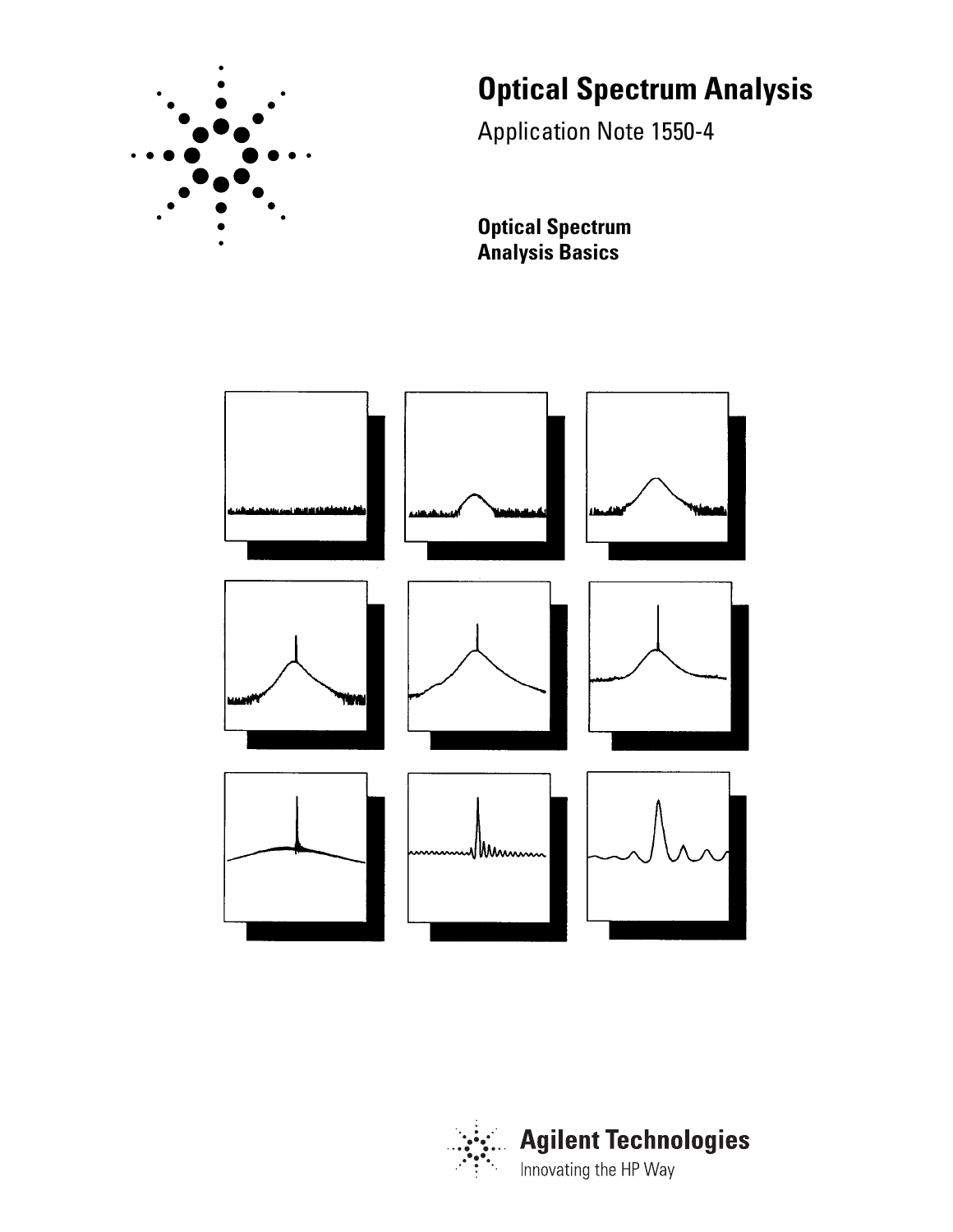| <b>Introduction</b>                                  | Page<br>3 |
|------------------------------------------------------|-----------|
| <b>Chapter 1</b>                                     |           |
| Types of optical spectrum analyzers                  | 4         |
| Interferometer-Based Optical Spectrum Analyzers      | 5         |
| Diffraction-Grating-Based Optical Spectrum Analyzers | 6         |
| <b>Chapter 2</b>                                     |           |
| Diffraction-grating-based optical spectrum analyzers | 12        |
| Wavelength Tuning and Repeatability                  | 12        |
| Wavelength Resolution Bandwidth                      | 12        |
| Dynamic Range                                        | 13        |
| Sensitivity                                          | 14        |
| <b>Tuning Speed</b>                                  | 15        |
| Polarization Insensitivity                           | 17        |
| <b>Input Coupling</b>                                | 19        |
| Appendix                                             |           |
| Optical and microwave spectrum analyzers compared    | 20        |

**Table of Contents**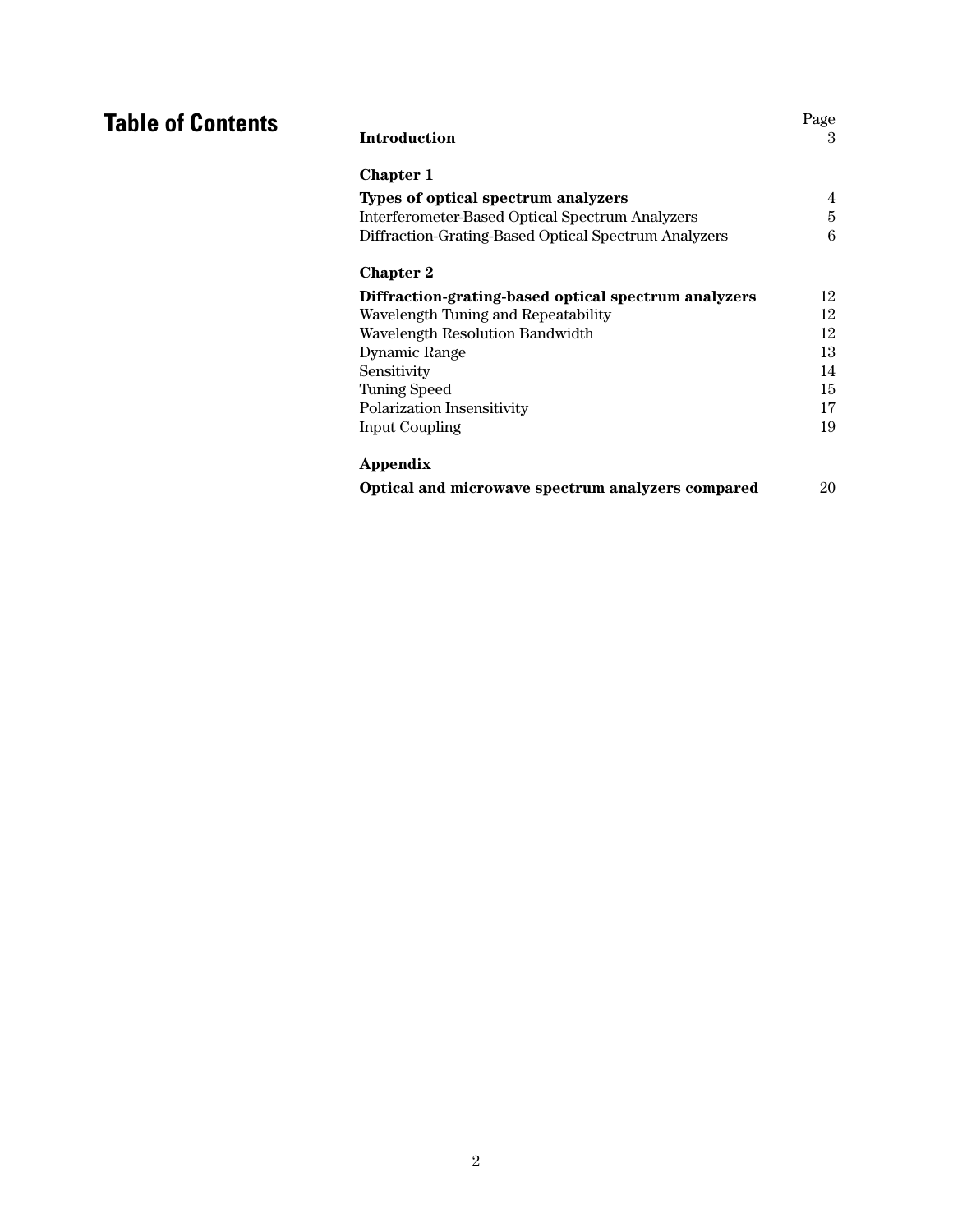**Introduction** This application note is intended to provide the reader with a basic understanding of optical spectrum analyzers, their technologies, specifications, and applications. Chapter 1 describes interferometer-based and diffraction-grating-based optical spectrum analyzers. Chapter 2 defines many of the specified performance parameters of diffraction-g rating-based optical spectrum analyzers and discusses the relative merits of the single monochromator, double monochromator, and double-pass-monochromator-based optical spectrum analyzers. For readers familiar with electrical spectrum analyzers, some of the same terms are used, but with different definitions.

# **Optical spectrum analysis**

Optical spectrum analysis is the measurement of optical power as a function of wavelength. Applications include testing laser and LED light sources for spectral purity and power distribution, as well as testing transmission characteristics of optical devices.

The spectral width of a light source is an important parameter in fiber-optic communication systems due to chromatic dispersion, which occurs in the fiber and limits the modulation bandwidth of the system. The effect of chromatic dispersion can be seen in the time domain as pulse broadening of a digital waveform. Since chromatic dispersion is a function of the spectral width of the light source, narrow spectral widths are desirable for high-speed communication systems.

Figure 1 shows the spectrum of a Fabry-Perot laser. The laser is not purely monochromatic; it consists of a series of evenly spaced coherent spectral lines with an amplitude profile determined by the characteristics of the gain media.

Optical spectrum analyzers can be divided into three categories: diffraction-grating-based and two interferometer-based architectures, the Fabry-Perot and Michelson interferometer-based optical spectrum analyzers. Diffraction-grating-based optical spectrum analyzers are capable of measuring spectra of lasers and LEDs. The resolution of these instruments is variable, typically ranging from 0.1 nm to 5 or 10 nm. Fabry-Perot-interferometer-based optical spectrum analyzers have a fixed, narrow resolution, typically specified in frequency, between 100 MHz and 10 GHz. This narrow resolution allows them to be used for measuring laser chirp, but can limit their measurement spans much more than the diffraction-grating-based optical spectrum analyzers. Michelson interferometer-based optical spectrum analyzers, used for direct coherence-length measurements, display the spectrum by calculating the Fourier transform of a measured interference pattern.





**measurement of a Fabry-Perot laser.**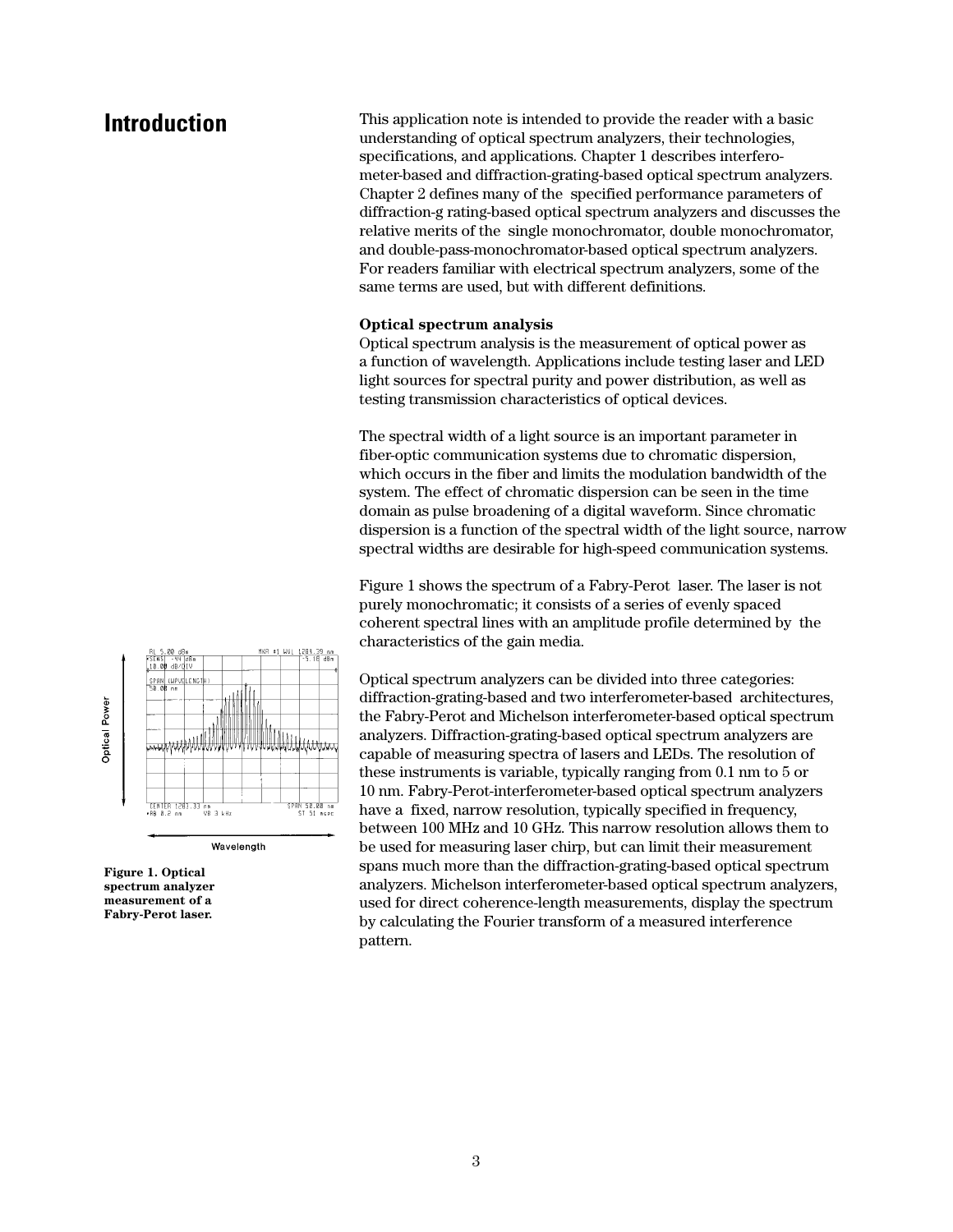# **Chapter I Types of optical spectrum analyzers**

# **Basic block diagram**

A simplified optical spectrum analyzer block diagram is shown in figure 2. The incoming light passes through a wavelength-tunable optical filter (monochromator or interferometer) which resolves the individual spectral components. The photodetector then converts the optical signal to an electrical current proportional to the incident optical power. An exception to this description is the Michelson interferometer, which is not actually an optical filter.

The current from the photodetector is converted to a voltage by the transimpedance amplifier and then digitized. Any remaining signal processing, such as applying correction factors, is performed digitally. The signal is then applied to the display as the vertical, or amplitude, data. A ramp generator determines the horizontal location of the trace as it sweeps from left to right. The ramp also tunes the optical filter so that its resonant wavelength is proportional to the horizontal position. A trace of optical power versus wavelength results. The displayed width of each mode of the laser is a function of the spectral resolution of the wavelength-tunable optical filter.



**Figure 2. Simplified optical spectrum analyzer block diagram.**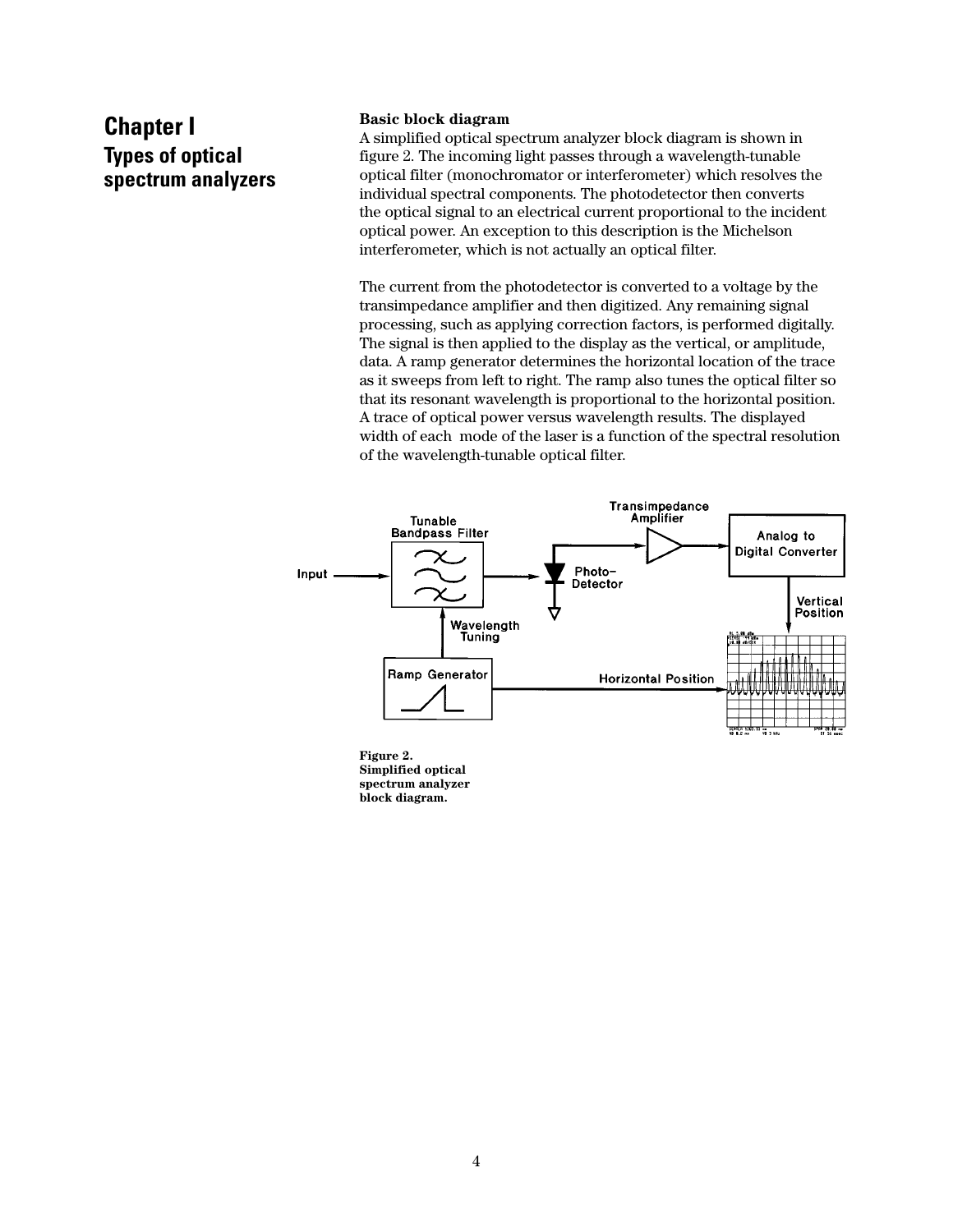# **Interferometer-based optical spectrum analyzers**

# **Fabry-Perot interferometers**

The Fabry-Perot interferometer, shown in figure 3, consists of two highly reflective, parallel mirrors that act as a resonant cavity which filters the incoming light. The resolution of Fabry-Perot interferometerbased optical spectrum analyzers, dependent on the reflection coefficient of the mirrors and their spacing, is typically fixed, and the wavelength is varied by changing the spacing between the mirrors by a very small amount.

The advantage of the Fabry-Perot interferometer is its very narrow spectral resolution, which allows it to measure laser chirp. The major disadvantage is that at any one position multiple wavelengths will be passed by the filter. (The spacing between these responses is called the free spectral range.) This problem can be solved by placing a monochromator in cascade with the Fabry-Perot interferometer to filter out all power outside the interfer-ometer's free spectral range about the wavelength of interest.



**Figure 3. Fabry-Perot-interferometer-based optical spectrum analyzer.**

#### **Michelson interferometers**

The Michelson interferometer, shown in figure 4, is based on creating an interference pattern between the signal and a delayed version of itself. The power of this interference pattern is measured for a range of delay values. The resulting waveform is the autocorrelation function of the input signal. This enables the Michelson interferometer-based spectrum analyzer to make direct measurements of coherence length, as well as very accurate wavelength measurements. Other types of optical spectrum analyzers cannot make direct coherence-length measurements.

To determine the power spectra of the input signal, a Fourier transform is performed on the autocorrelation waveform. Because no real filtering occurs, Michelson interferometer-based optical spectrum analyzers cannot be put in a span of zero nanometers, which would be useful for viewing the power at a given wavelength as a function of time. This type of analyzer also tends to have less dynamic range than diffraction-grating-based optical spectrum analyzers.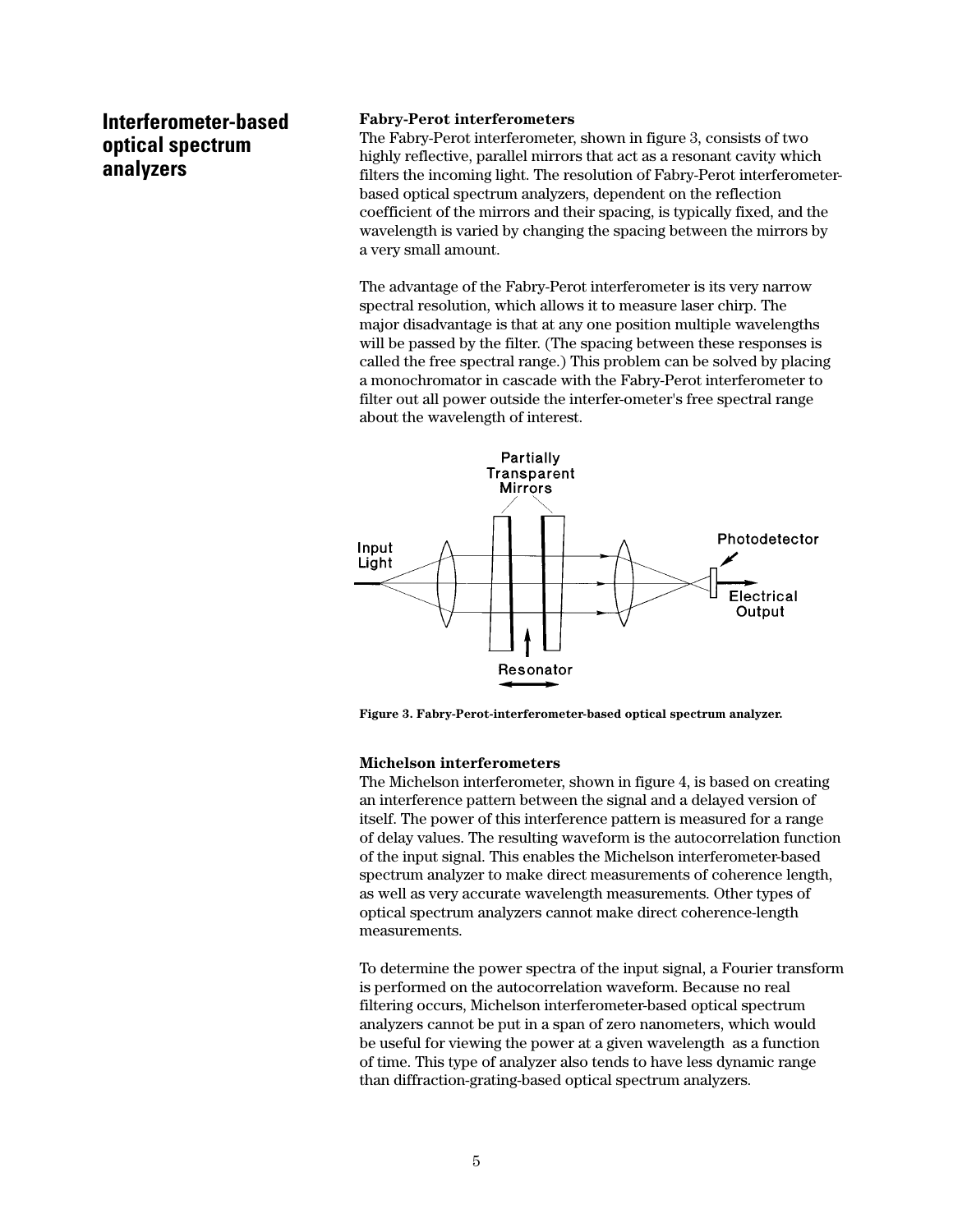

**Michelson-interferometer-based optical spectrum analyzer.**

# **Diffraction-grating-based optical spectrum analyzers**

The most common optical spectrum analyzers use monochromators as the tunable optical filter. In the monochromator, a diffraction grating (a mirror with finely spaced corrugated lines on the surface) separates the different wavelengths of light. The result is similar to that achieved with a prism. Figure 5 shows what a prism-based optical spectrum analyzer might look like. The prism separates the different wavelengths of light, and only the wavelength that passes through the aperture reaches the photodetector. The angle of the prism determines the wavelength to which the optical spectrum analyzer is tuned, and the size of the aperture determines the wavelength resolution.



**Figure 5. Concept of prism-based optical spectrum analyzer. Diffraction gratings are used instead of prisms because diffraction gratings provide greater separation among wavelengths of light.**

Diffraction gratings are used instead of prisms because they provide a greater separation of wavelengths, with less attenuation. This allows for better wavelength resolution.

A diffraction grating is a mirror with grooves on its surface, as shown in figure 6. The spacing between grooves is extremely narrow, approximately equal to the wavelengths of interest. When a parallel light beam strikes the diffraction grating, the light is reflected in a number of directions.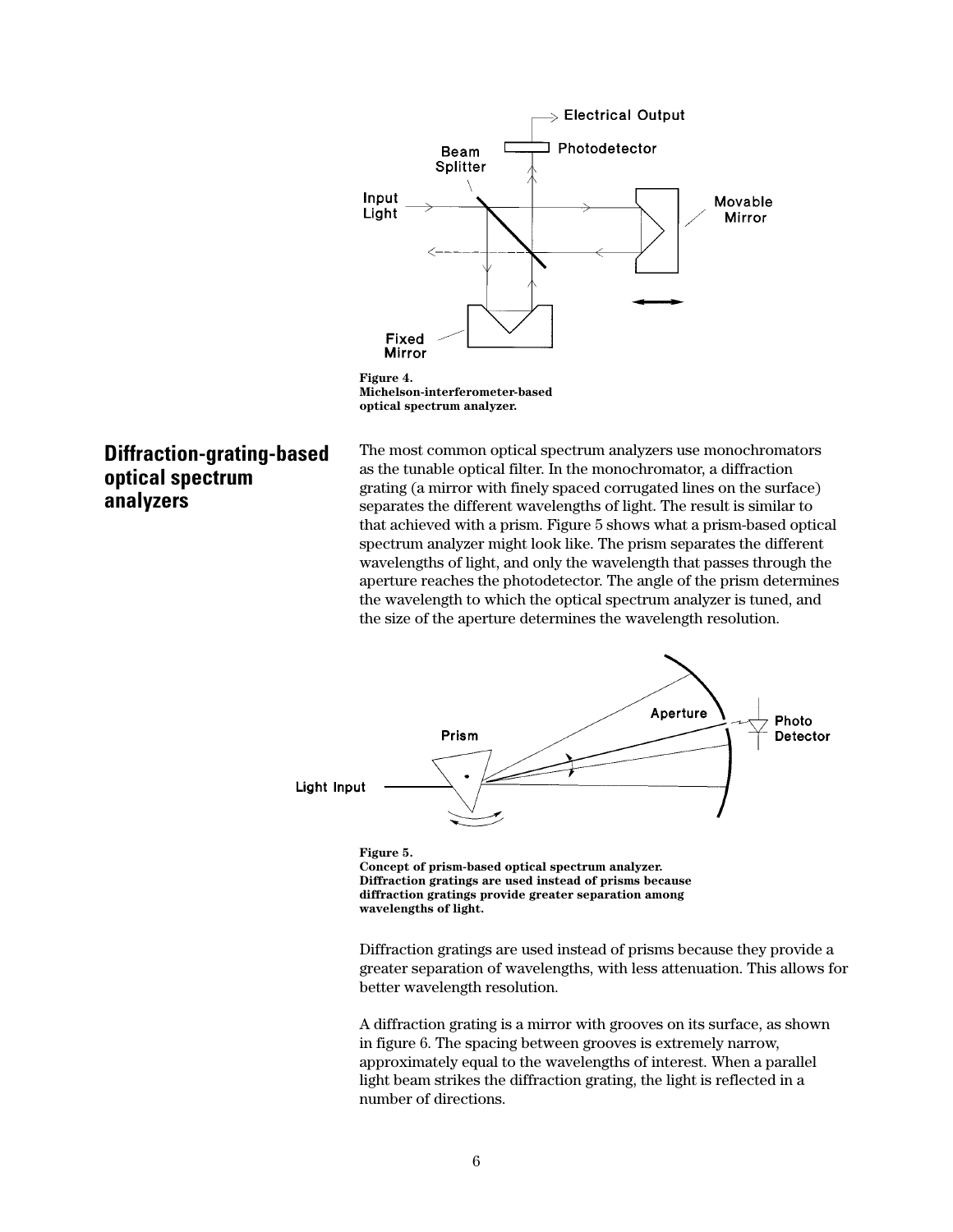The first reflection is called the zero-order beam (m=O), and it reflects in the same direction as it would if the diffraction grating were replaced by a plane mirror. This beam is not separated into different wavelengths and is not used by the optical spectrum analyzer.

The first-order beam (m=l) is created by the constructive interference of reflections off each groove. For constructive interference to occur, the path-length difference between reflections from adjacent grooves, must equal one wavelength. If the input light contains more than one wavelength component, the beam will have some angular dispersion; that is, the reflection angle for each wavelength must be different in order to satisfy the requirement that the path-length difference off adjacent grooves is equal to one wavelength. Thus, the optical spectrum analyzer separates different wavelengths of light.



**beams. Within each output beam, except the zero order beam, different wavelengths are separated.**

For the second-order beam (m=2), the path-length difference from adjacent grooves equals two wavelengths. A three wavelength difference defines the third-order beam, and so on.

Optical spectrum analyzers utilize multiple-order beams to cover their full wavelength range with narrow resolution.

Figure 7 shows the operation of a diffraction-grating-based optical spectrum analyzer. As with the prism-based analyzer, the diffracted light passes through an aperture to the photodetector. As the diffraction grating rotates, the instrument sweeps a range of wavelengths, allowing the diffracted light — the particular wavelength depends on the position of the diffraction grating — to pass through to the aperture. This technique allows the coverage of a wide wavelength range.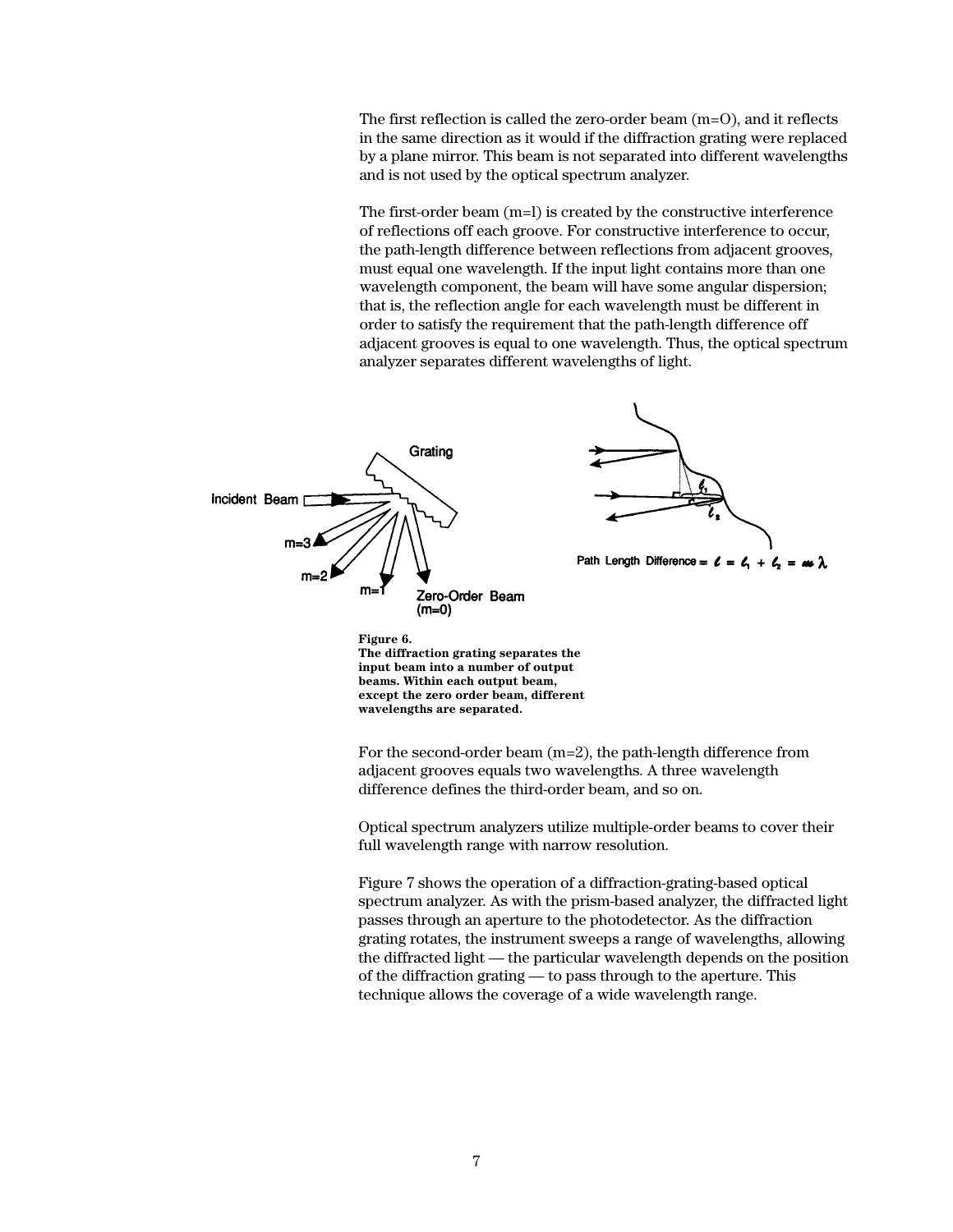

**Figure 7. Diffraction-grating-based optical spectrum analyzer.**

### **Single Monochromator**

Diffraction-grating-based optical spectrum analyzers contain either a single monochromator, a double monochromator, or a double-pass monochromator. Figure 8 shows a single monochromator-based instrument. In these instruments, a diffraction grating is used to separate the different wavelengths of light. The second concave mirror focuses the desired wavelength of light at the aperture. The aperture width is variable and is used to determine the wavelength resolution of the instrument.



**Single-monochromator-based optical spectrum analyzer.**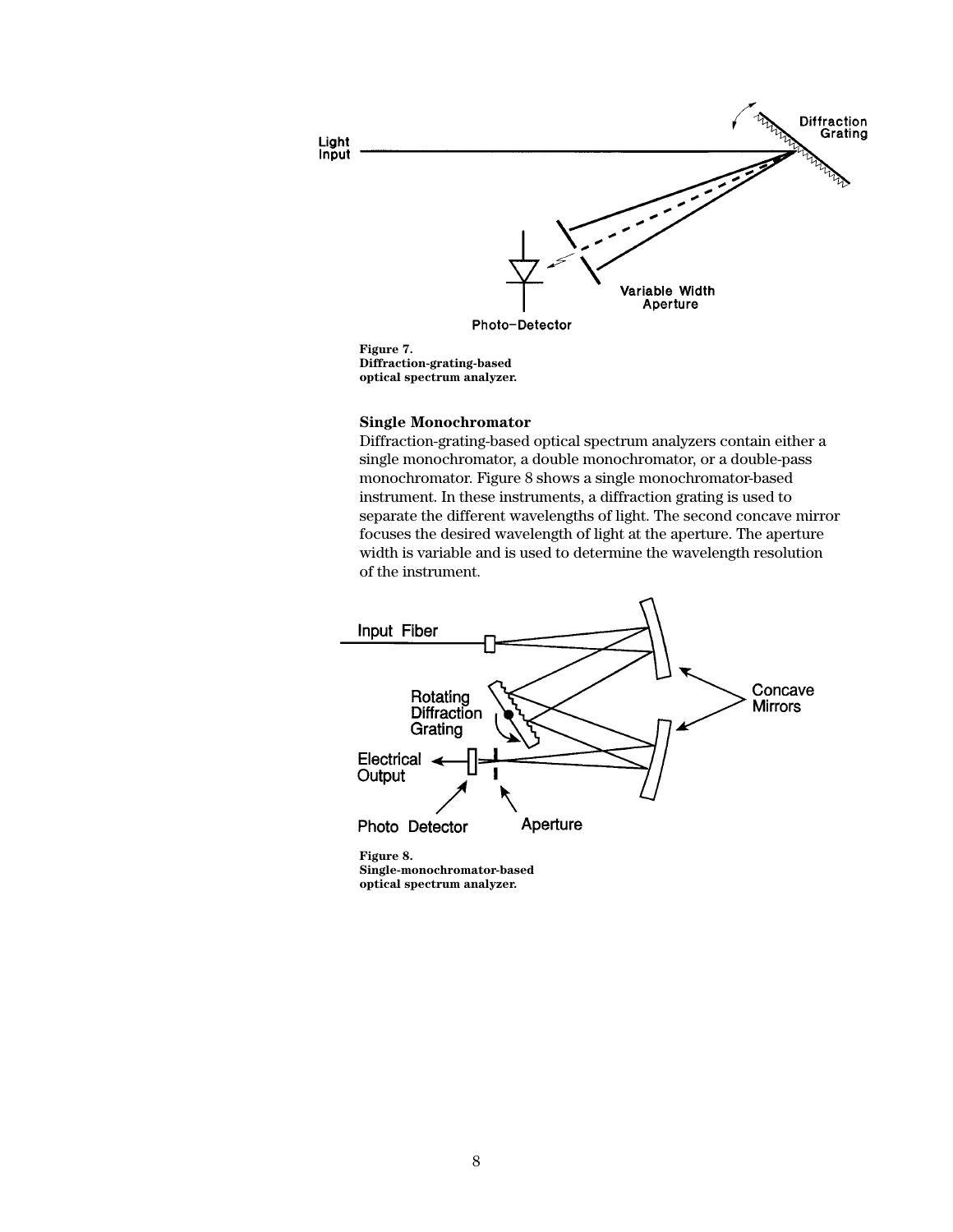### **Double Monochromator**

Double monochromators, such as shown in figure 9, are sometimes used to improve on the dynamic range of single monochromator systems. Double monochromators are equivalent to a pair of sweeping filters. While this technique improves dynamic range, double monochromators typically have reduced span widths due to the limitations of monochromator-to-monochromator tuning match; double monochromators also have degraded sensitivity due to losses in the monochromators.



**Double-monochromator-based optical spectrum analyzer.**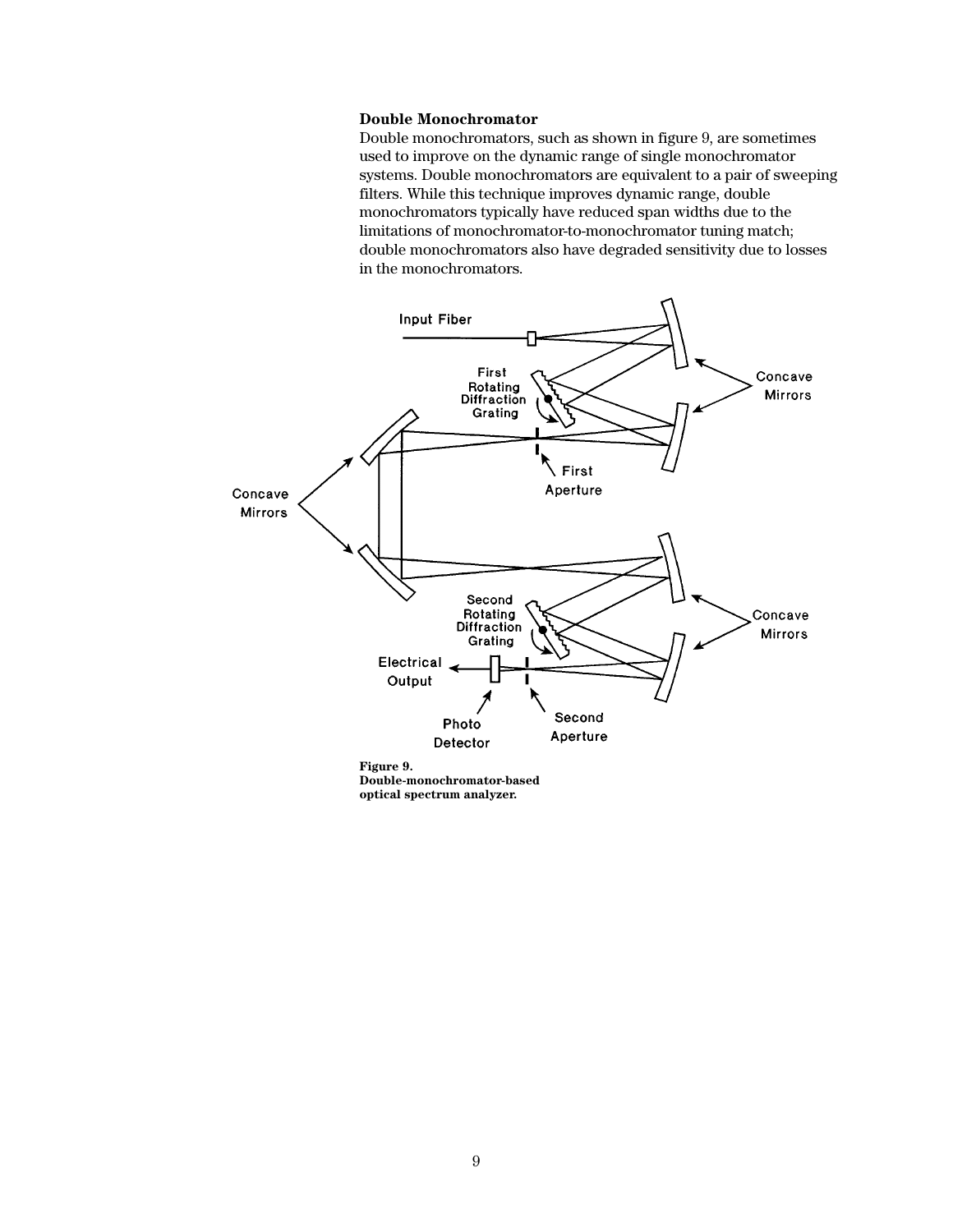### **Double-Pass Monochromator**

Agilent 71450B/1B/2B optical spectrum analyzers use a unique wavelength-selection scheme – the double-pass monochromator. The double-pass monochromator provides the dynamic-range advantage of the double monochromator and the sensitivity and size advantages of the single monochromator. Figure 10 shows the double-pass monochromator.



**Figure 10. Block diagram of doublepass-monochromator optical spectrum analyzer.**

#### **Wavelength Selective Filtering**

The first pass through the double-pass monochromator is similar to conventional single monochromator systems. In figure 10, the input beam (1) is collimated by the optical element and dispersed by the diffraction grating. This results in a spatial distribution of the light, based on wavelength. The diffraction grating is positioned such that the desired wavelength (2) passes through the aperture. The width of the aperture determines the bandwidth of wavelengths allowed to pass to the detector. Various apertures are available to provide resolution bandwidths of 0.08 nm and 0.1 nm to 10 nm in a 1, 2, 5 sequence. In a single-monochromator instrument, a large photodetector behind the aperture would detect the filtered signal.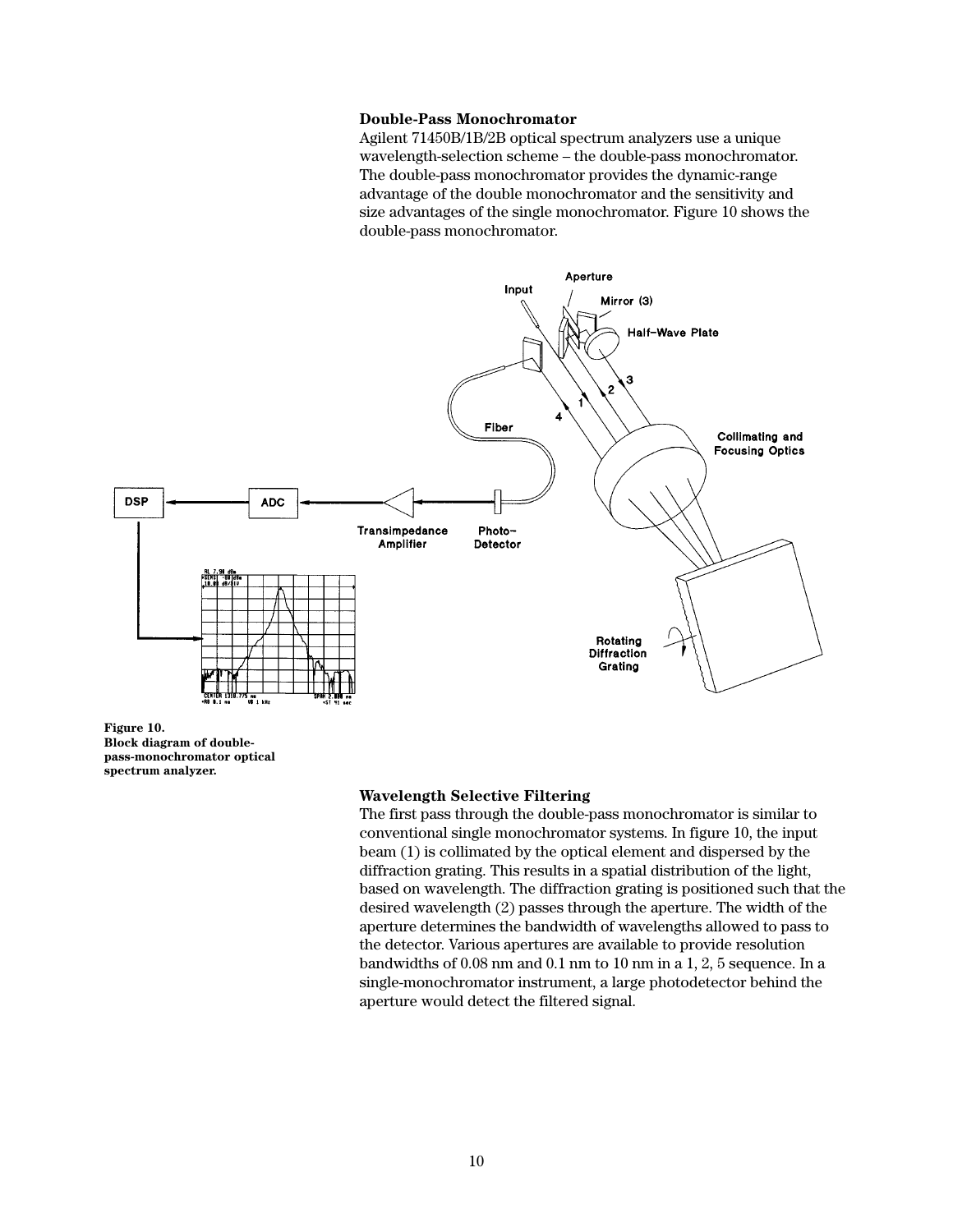## **The Second Pass**

This system shown in figure 10 is unique in that the filtered light (3) is sent through the collimating element and diffraction grating for a second time. During this second pass through the monochromator, the dispersion process is reversed. This creates an exact replica of the input signal, filtered by the aperture. The small resultant image (4) allows the light to be focused onto a fiber which carries the signal to the detector. This fiber acts as a second aperture in the system. The implementation of this second pass results in the high sensitivity of a single monochromator, the high dynamic range of a double monochromator, as well as polarization insensitivity (due to the halfwave plate). This process is discussed more completely in Chapter 2.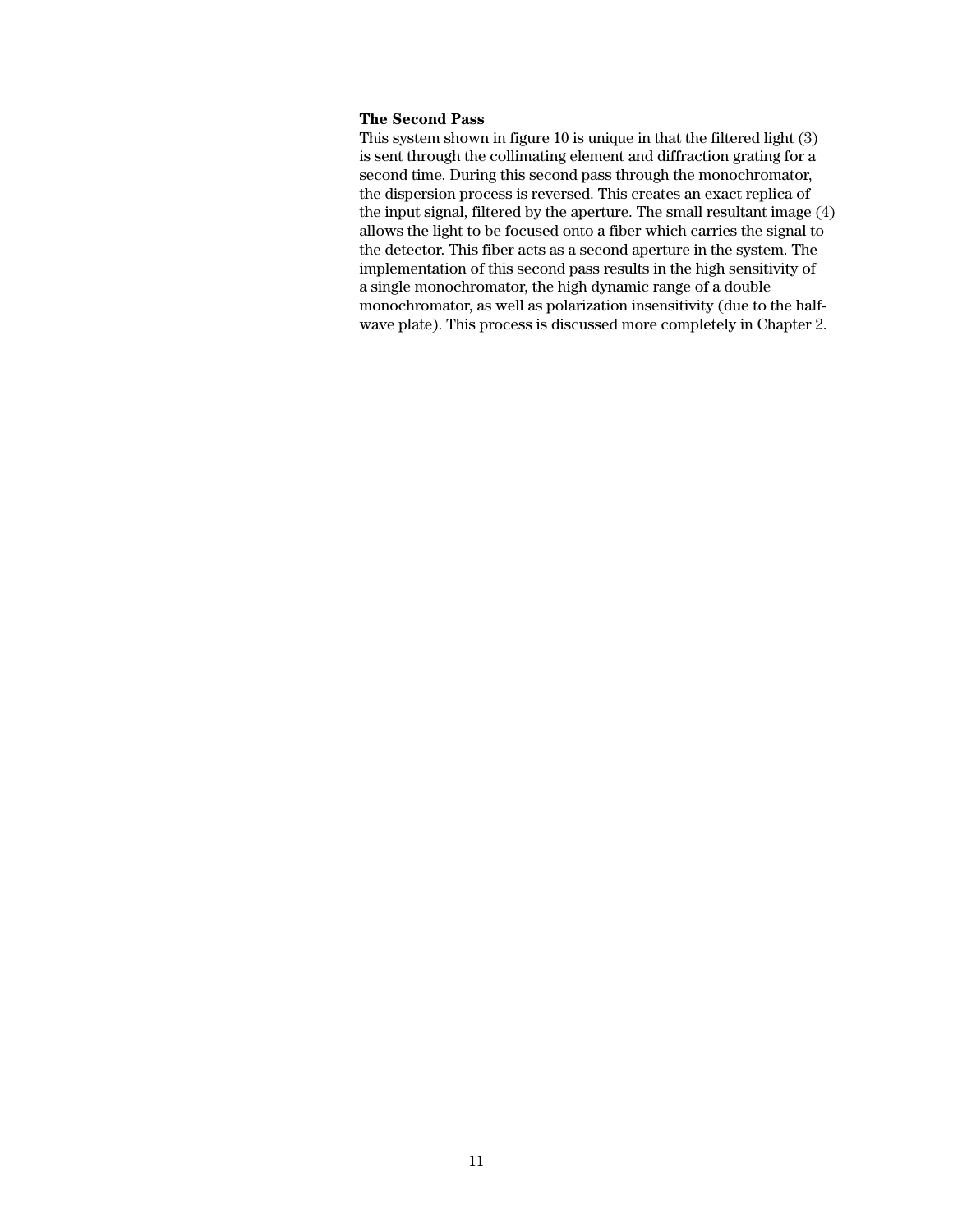# **Chapter 2 Diffraction-Grating-Based Optical Spectrum Analyzers**

Operation and Key Specifications

# **Wavelength Tuning and Repeatability**

# **Tuning**

The wavelength tuning of the optical spectrum analyzer is controlled by the rotation of the diffraction grating. Each angle of the diffraction grating causes a corresponding wavelength of light to be focused directly at the center of the aperture. In order to sweep across a given span of wavelengths, the diffraction grating is rotated, with the initial and final wavelengths of the sweep determined by the initial and final angles. To provide accurate tuning, the diffraction-grating angle must be precisely controlled and very repeatable over time.

# **Tuning Techniques**

Conventional optical spectrum analyzers use gear reduction systems to obtain the required angular resolution of the diffraction grating.

To overcome problems associated with gear driven systems, Agilent Technologies optical spectrum analyzers have a direct-drive motor system which provides very good wavelength accuracy (1 nm), wavelength reproducibility and repeatability (0.005 nm), and fast tuning speed.

# **Wavelength Repeatability vs. Wavelength Reproducibility**

Wavelength reproducibility, as defined for most optical spectrum analyzers, specifies wavelength tuning drift in a one-minute period. This is specified with the optical spectrum analyzer in a continuous sweep mode and with no changes made to the tuning.

In addition to wavelength reproducibility, Agilent specifies an additional parameter: wavelength repeatability. Wavelength repeatability is the accuracy to which the optical spectrum analyzer can be retuned to a given wavelength after a change in tuning.

# **Wavelength Resolution Bandwidth**

# **Full Width at Half Maximum**

The ability of an optical spectrum analyzer to display two signals closely spaced in wavelength as two distinct responses is determined by the wavelength resolution. Wavelength resolution is, in turn, determined by the bandwidth of the optical filter, whose key components are the monochromator aperture, photodetector fiber, input image size, and quality of the optical components. The wavelength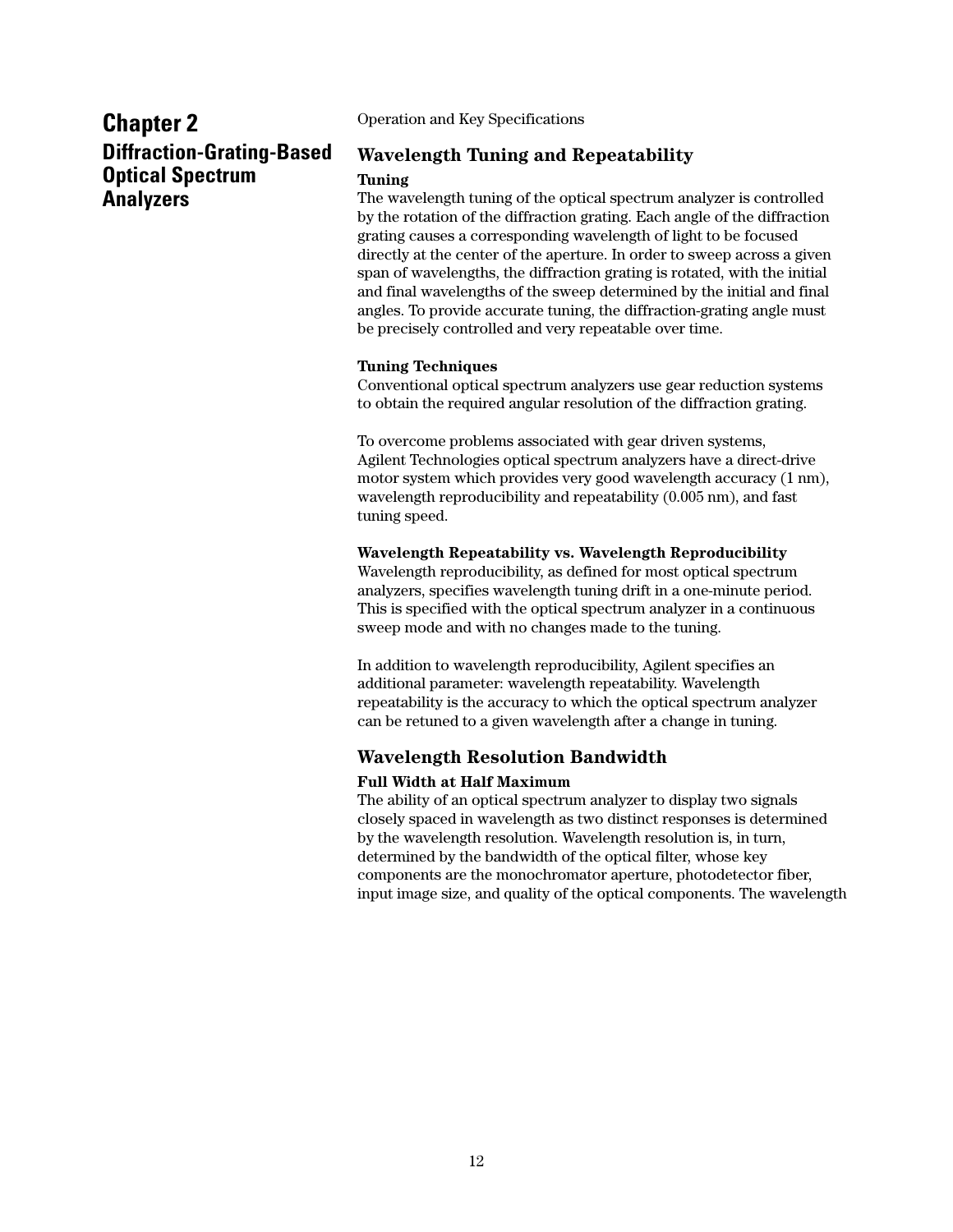

**Figure 11. Three Fabry-Perot laser spectral components, each measured with a different resolution bandwidth.**



**Figure 12. DFB Laser side mode suppression measurement.**

resolution is specified as the filter bandwidth at half-power level, referred to as full width at half maximum. This is a good indication of the optical spectrum analyzer's ability to resolve equal amplitude signals. The Agilent 71450B/1B/2B optical spectrum analyzers have selectable filters of 0.08 nm and 0.1 nm to 10 nm in a 1, 2, 5 sequence, which make it possible to select sutticient resolution for most measurements.

Figure 11 shows three spectral components of a Fabry-Perot laser measured with three different resolution bandwidths. In each case, the actual spectral width is much less than the resolution bandwidth. As a result, each response shows the filter shape of the optical spectrum analyzer's resolution-bandwidth filter. The main component of the filter is the aperture. The physical width of the light beam at the aperture is a function of the input image size. If the physical width of the light beam at the aperture is narrow compared to the aperture itself, the response will have a flat top, as shown in figure 11 for the 0.5 nm resolution bandwidth. This occurs as the narrow light beam is swept across the aperture. The narrower resolution-bandwidth filters result in a rounded response because the image size at the aperture is similar in size to the aperture. Each response onscreen is the convolution of the aperture with the optical image.

# **Dynamic Range**

# **Based on Filter Shape Factor**

For many measurements, the various spectral components to be measured are not equal amplitude. One such example is the measurement of side-mode suppression of a distributed feedback (DFB) laser, as shown in figure 12. For this measurement, the width of the filter is not the only concern. Filter shape (specified in terms of dynamic range) is also important. The advantage of double monochromators over single monochromators is that double monochromator filter skirts are much steeper, and they allow greater dynamic range for the measurement of a small spectral component located very close to a large spectral component. The double-pass monochromator has the same dynamic-range advantages as the double monochromator.

Dynamic range is commonly specified at 0.5 nm and 1.0 nm offsets from the main response. Specifying dynamic range at these offsets is driven by the mode spacings of typical DFB lasers. A –60 dB dynamic-range specification at 1.0 nm and greater indicates that the optical spectrum analyzer's response to a purely monochromatic signal will be –60 dBc or less at offsets of 1.0 nm and greater. In addition to the filter shape factor, this specification is also an indication of the stray light level and the level of spurious responses within the analyzer.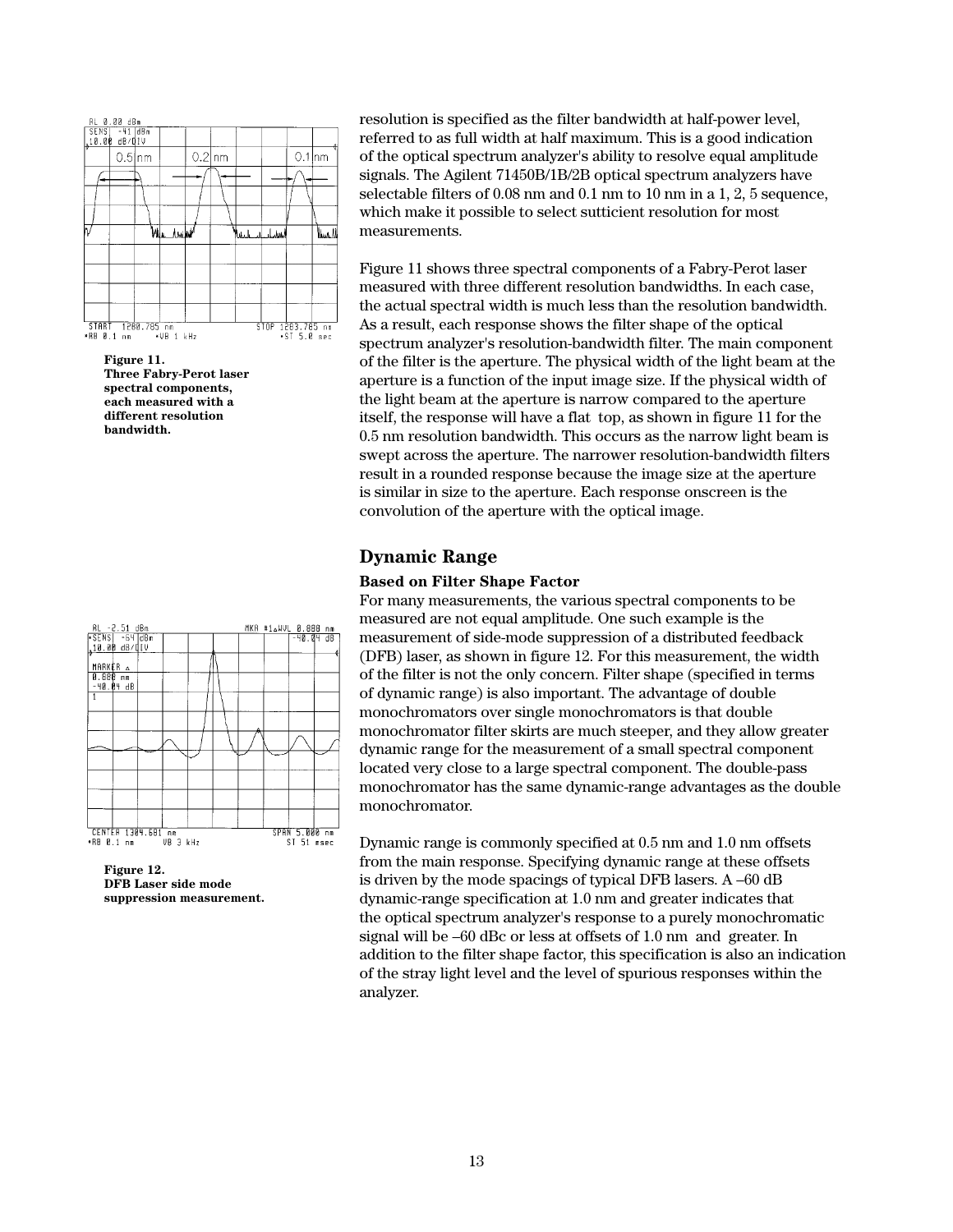Typical dynamic range limits of single, double, and double-pass monochromators are shown in figure 13. These limits are superimposed over a display of a measurement of a spectrally pure laser, made with the double-pass monochromator. Because of their greater dynamic range, double and double-pass monochromators can be used to measure much greater side-mode suppression ratios than can single monochromators.



# **Sensitivity**

#### **Directly Settable by User**

Sensitivity is defined as the minimum detectable signal or, more specifically, 6 times the rms noise level of the instrument. Sensitivity is not specified as the average noise level, as it is for RF and microwave spectrum analyzers, because the average noise level of optical spectrum analyzers is 0 watts (or minus infinity dBm). (For more information on the differences between electrical and optical spectrum analyzers, see the appendix). Figure 14 shows the display of a signal that has an amplitude equal to the sensitivity setting of the optical spectrum analyzer.



**Figure 14. Display of signal with amplitude equal to sensitivity level.**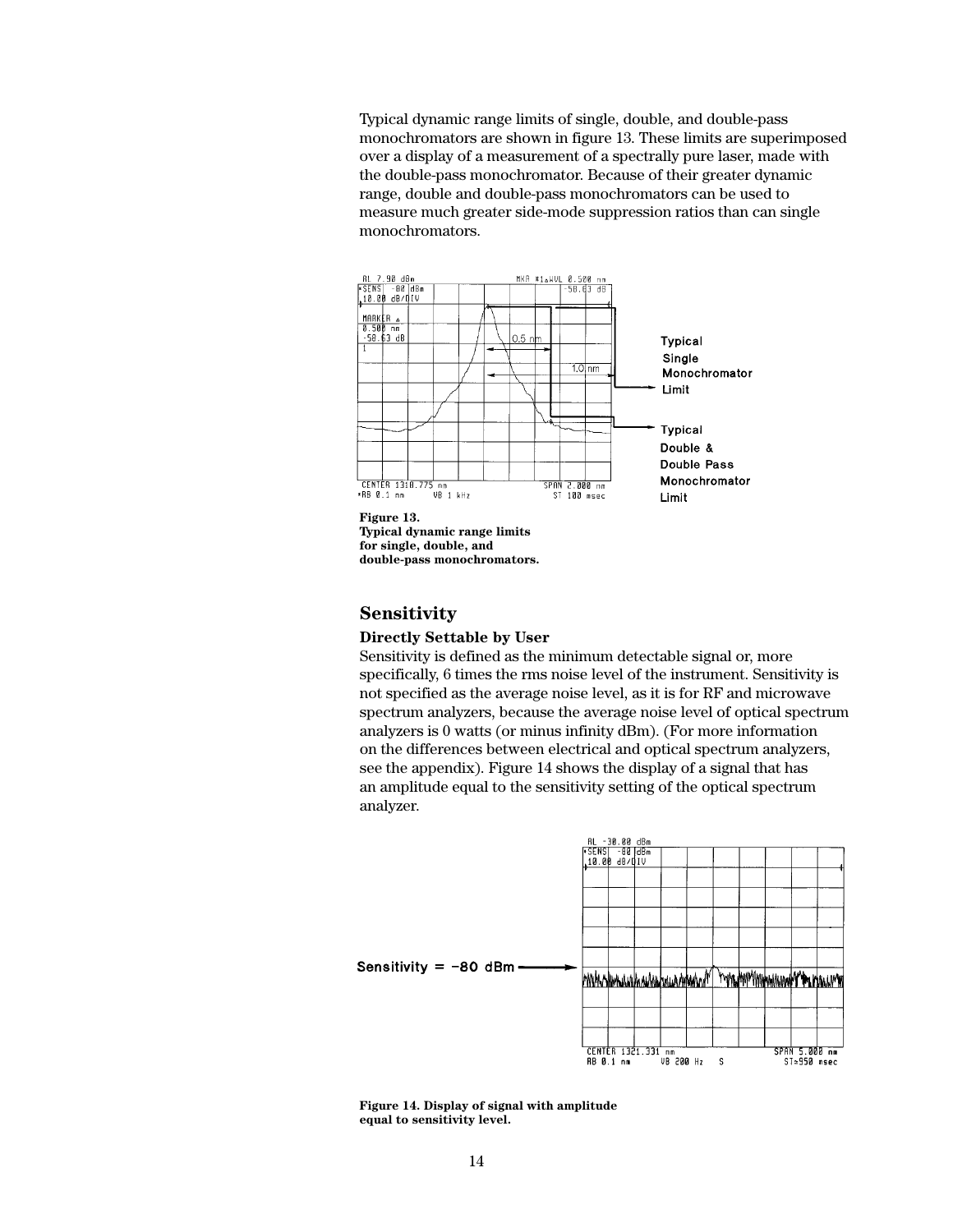Single monochromators typically have sensitivity about 10 to 15 dB better than that of double monochromators due to the additional loss of the second diffraction grating in double monochromators. The double-pass monochromator has the same high sensitivity of single monochromators even though the light strikes the diffraction grating twice. The high sensitivity is made possible by the half-wave plate and the use of a smaller photodetector that has a lower noise equivalent power (NEP). The sensitivity improvement from the half-wave plate is discussed in the section, "Polarization Insensitivity," later in this chapter.

Sensitivity can be set directly on Agilent optical spectrum analyzers, which then automatically adjust to optimize the sweep time, while maintaining the desired sensitivity. Sensitivity is coupled directly to video bandwidth, as shown in figure 15. As the sensitivity level is lowered, the video bandwidth is decreased (or the transimpedance amplifier gain is increased), which results in a longer sweep time, since the sweep time is inversely proportional to the video bandwidth. The sweep time can be optimized because the video bandwidth is continuously variable and just enough video filtering can be performed. This avoids the problem of small increases in sensitivity causing large increases in sweep time, which can occur when only a few video bandwidths are available in fairly large steps.



**Figure 15. Video bandwidth directly affects sensitivity.**

# **Tuning Speed**

### **Sweep-Time Limits**

For fast sweeps, sweep time is limited by the maximum tuning rate of the monochromator. The direct-drive-motor system allows for faster sweep rates when compared with optical spectrum analyzers that use gear-reduction systems to rotate the diffraction grating.

For high-sensitivity sweeps that tend to be slower, the small photodetector and continuously variable digital video bandwidths allow for faster sweep times. The small photodetector reduces the sweep time because it has a lower NEP than the large photodetectors used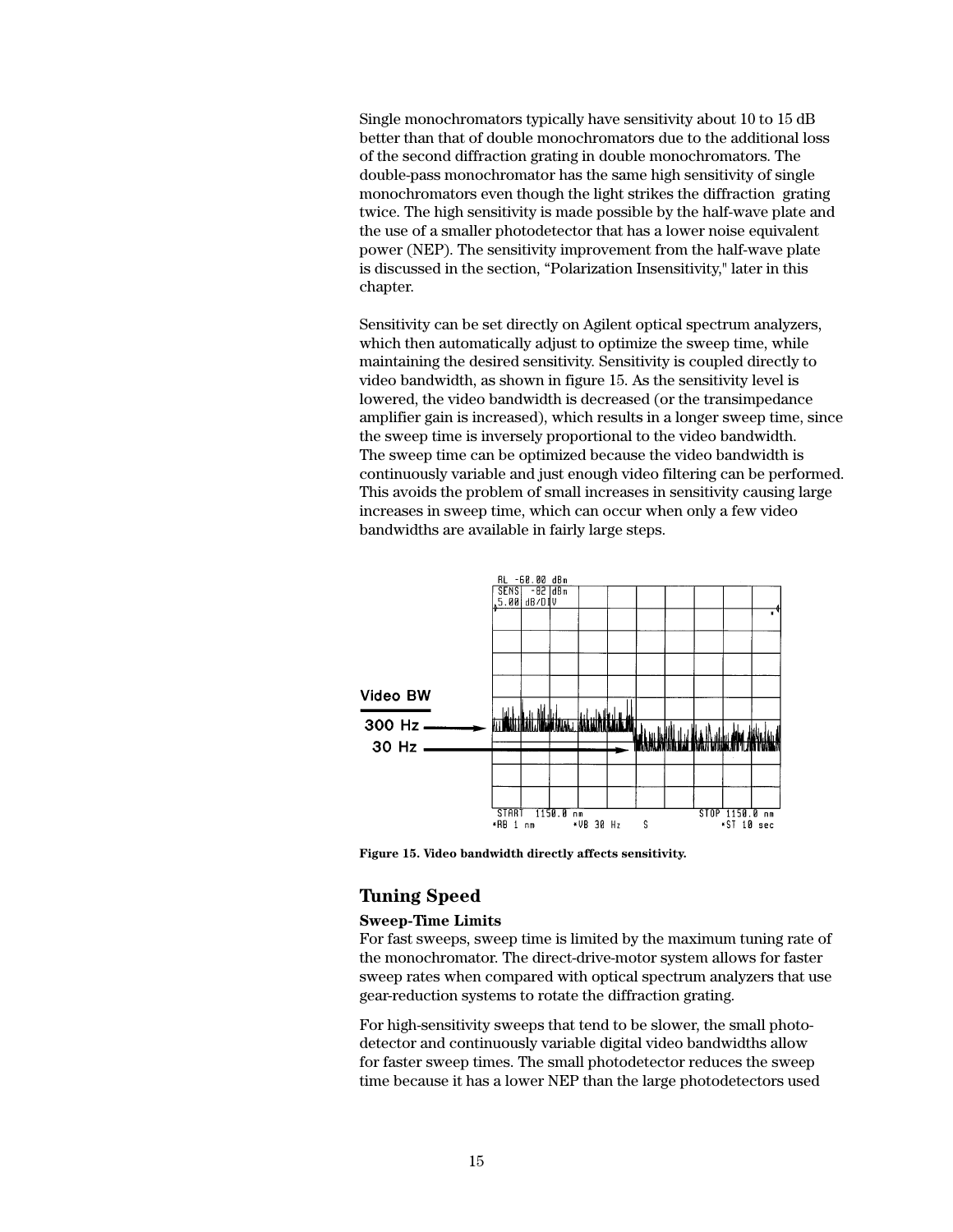



in other optical spectrum analyzers. Lower NEP means that for a given sensitivity level, a wider video bandwidth can be used, which results in a faster sweep. (Sweep time is inversely proportional to the video bandwidth for a given span and resolution bandwidth.)

The continuously variable digital video bandwidths improve the sweep time for high-sensitivity sweeps in two ways. First, the implementation of digital video filtering is faster than the response time required by narrow analog filters during autoranging. Second, since the video bandwidth can be selected with great resolution, just enough video filtering can be employed, resulting in no unnecessary sweep-time penalty due to using a narrower video bandwidth than is required. Figure 16 shows a 20 second filter-response measurement. This filter, for an Erbium amplifier, was stimulated by a white-light source, and figure 16 shows the normalized response. The purpose of this filter is to attenuate light at the pump wavelength, while passing the amplified laser output of 1550 nm. Due to the low power level of white-light sources, this measurement requires great sensitivity, which traditionally has resulted in long sweep times.

#### **Autoranging Mode**

Autoranging mode is activated automatically for sweeps with amplitude ranges greater than about 50 dB. The amplitude range is determined by the top of the screen and the sensitivity level set by the user. With the autoranging mode activated, when the signal amplitude crosses a threshold level, the sweep pauses, the transimpedance amplifier's gain is changed to reposition the signal in the measurement range of the analyzer's internal circuitry, and the sweep continues. This repositioning explains the pause that can occasionally be seen in a sweep with a wide measurement range.

#### **Chopper Mode**

The main purpose of the chopper mode is to provide stable sensitivity levels for long sweep times, which could otherwise be affected by drift of the electronic circuitry. The desired stability is achieved by automatically chopping the light to stabilize electronic drift in sweeps of 40 seconds or greater. The effect is to sample the noise and stray light before each trace point and subtract them from the trace point reading. In all modes of operation, Agilent optical spectrum analyzers zero the detector circuitry before each sweep.

Improved dynamic range is another benefit of sampling the stray light before each trace point. For measurements requiring the greatest dynamic range possible, some improvement can be obtained with the use of the chopper mode. While this mode does improve dynamic range, it is not required for the analyzers to meet their dynamic range specifications.

Figure 17 shows the improved dynamic range obtained by activating the chopper mode.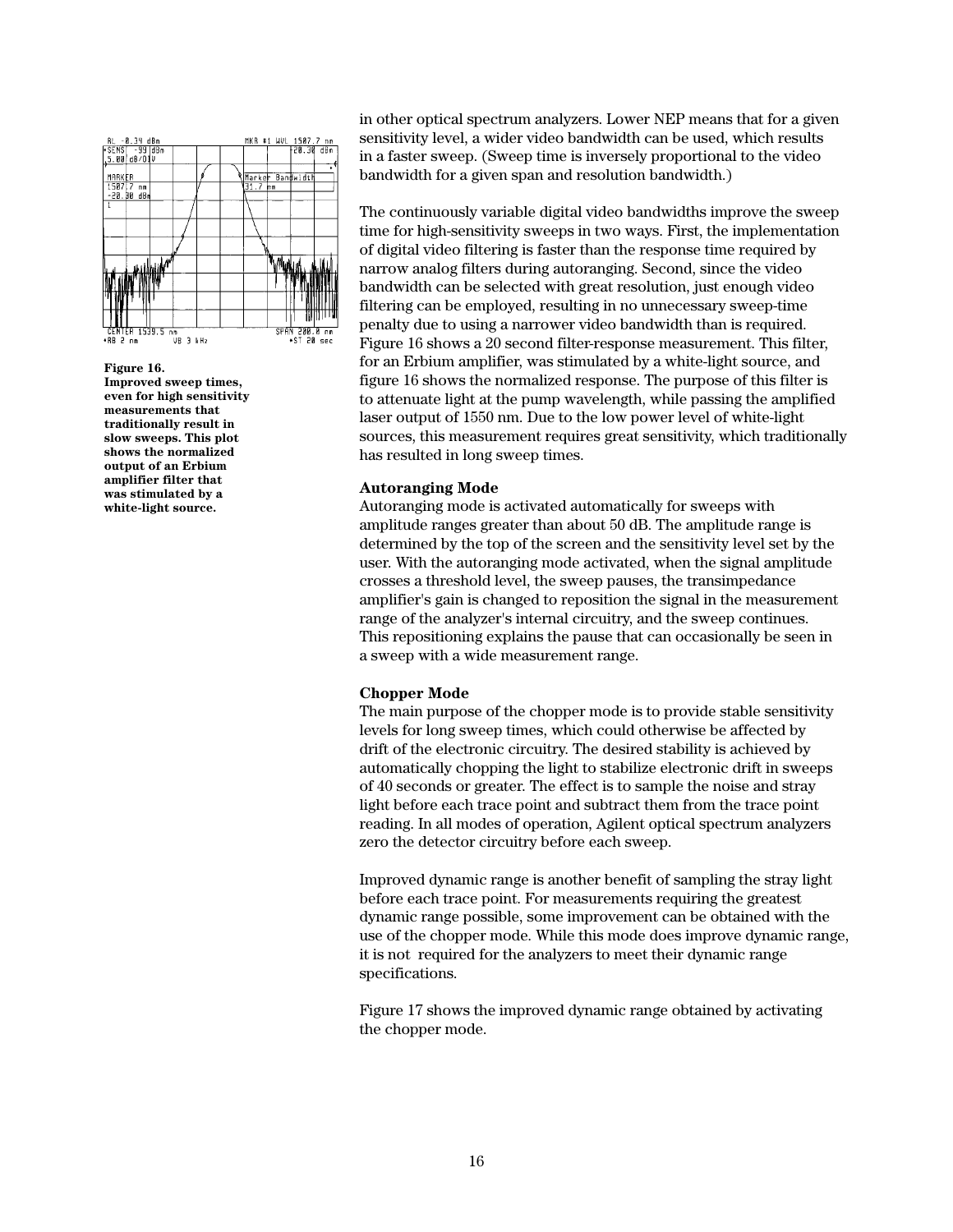

**Dynamic range improvement from chopper mode.**

# **Polarization Insensitivity**

# **Polarization**

According to electromagnetic theory, electric- and magnetic-field vectors must be in the plane perpendicular to the direction of wave propagation in free space. Within this plane, the field vectors can be evenly distributed in all directions and produce unpolarized light. A surface emitting LED provides a good illustration of the phenomena. The electric field, however, can be oriented in only one direction, as with a laser. This is called linear polarization and is shown in figure 18. Alternatively, the electric field can rotate by 360 degrees within one wavelength, such as with the vector sum of two orthogonal linearly polarized waves. Circular polarization is the term that describes two orthogonal waves that are of equal amplitude.

**Linear Polarization** 



**Circular Polarization** 

**Figure 18. Linear and circular polarization**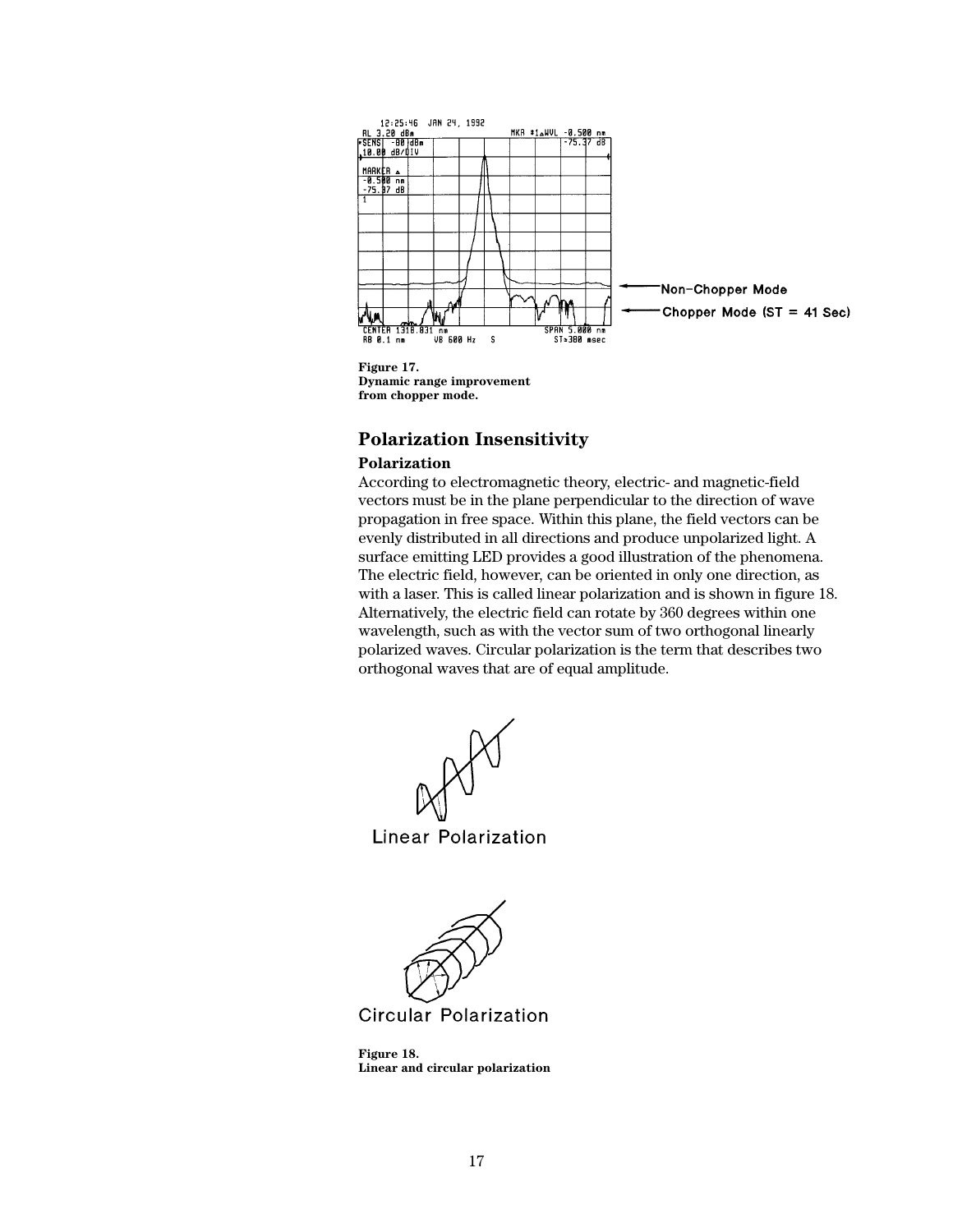# **Cause of Polarization Sensitivity**

Polarization sensitivity results from the reflection loss of the diffraction grating being a function of the polarization angle of the light that strikes it. As the polarization angle of the light varies, so does the loss in the monochromator. Polarized light can be divided into two components. The component parallel to the direction of the lines on the diffraction grating is often labeled P polarization and the component perpendicular to the direction of the lines on the diffraction grating is often labeled S polarization. The loss at the diffraction grating differs for the two different polarizations, and each loss varies with wavelength. At each wavelength, the loss of P polarized light and the loss of S polarized light represent the minimum and maximum losses possible for linearly polarized light. At some wavelengths, the loss experienced by P polarized light is greater than that of S polarized light, while at other wavelengths, the situation is reversed. This polarization sensitivity results in an amplitude uncertainty for measurements of polarized light and is specified as polarization dependence.

#### **Solution to Polarization Sensitivity Problem**

To reduce polarization sensitivity, a half-wave plate has been placed in the path of the optical signal between the first and second pass in the double-pass monochromator, as shown in figure 19. This half-wave plate rotates the components of polarization by 90 degrees. The result is that the component of polarization that received the maximum attenuation on the first pass will receive the minimum attenuation on the second pass, and vice versa.



**sensitivity.**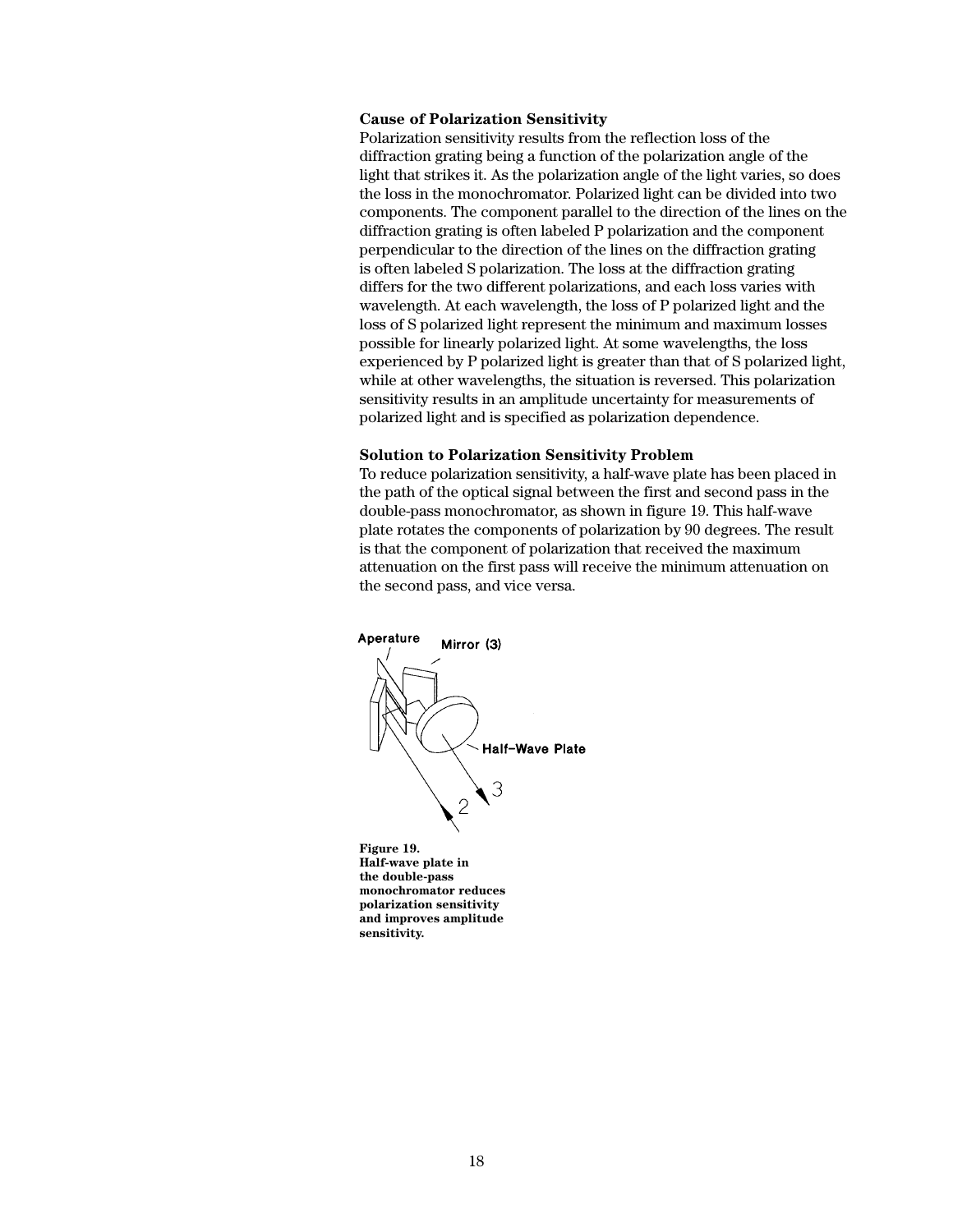The result is reduced polarization sensitivity, as the total loss is the product of the minimum and maximum losses, regardless of polarization. Also, because the monochromator is polarization insensitive, the monochromator output of the Agilent 71451B is also polarization insensitive. Other polarization-sensitivity-compensation techniques are currently in use, but none have a monochromator output that is polarization insensitive. This monochromator output allows the monochromator portion of the optical spectrum analyzer to be used as a preselector filter for other signal-processing applications.

Improved amplitude sensitivity over double monochromators is another benefit of the half-wave plate. This improved sensitivity is because the signal polarization can never hit the maximum loss angle twice, as can occur with a double monochromator. This benefit, along with the low NEP of the photodetector, gives Agilent optical spectrum analyzers the high sensitivity of single monochromator-based analyzers while maintaining the high dynamic range of double monochromatorbased analyzers.

# **Input Coupling**

### **Variety of Input Connectors Available**

At the input of Agilent optical spectrum analyzers is a short, straight piece of 62.5 µm core-diameter graded-index fiber. Connection to this fiber is made using one of the interfaces listed below. The input end of this fiber is flat. The other end of this fiber, in the monochromator, is angled to help minimize reflections.

Agilent optical spectrum analyzers use user-exchangeable connector interfaces, which allow easy cleaning of the analyzer's input connector as well as the use of different connector types with the same analyzer. Available connector interfaces include FC/PC, D4, SC, Diamond HMS-10, DIN 47256, Biconic, and ST.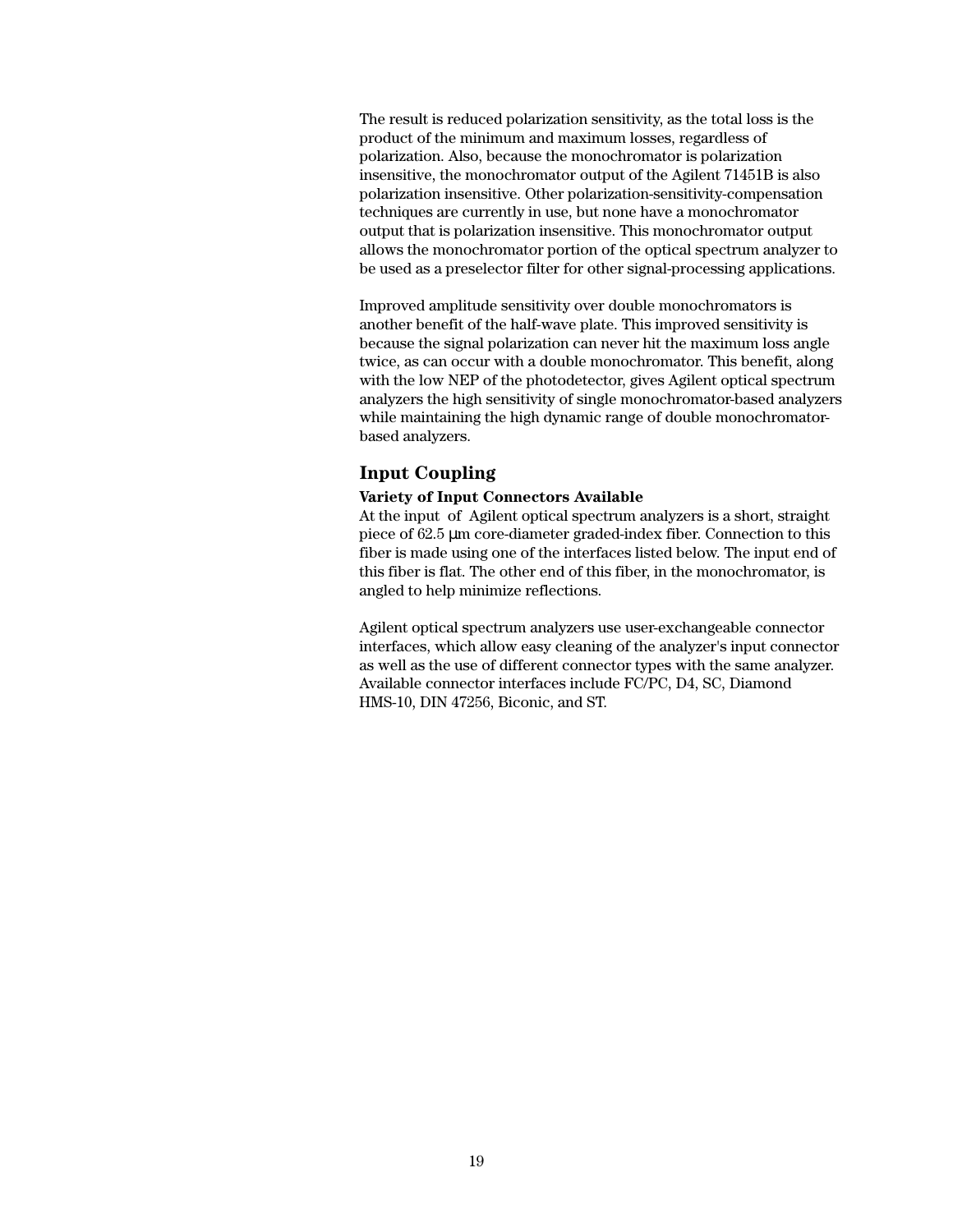# **Appendix Optical and Microwave Spectrum Analyzers Compared**

# **Key Functional Blocks**

The key signal processing blocks of the Agilent optical spectrum analyzers are shown in figure 20. The aperture is the primary resolution-bandwidth filter, and it determines the full-width-half-maximum bandwidth of the analyzer. Secondary filtering is performed by the coupling of the optical signal onto the fiber. This filter has a wider bandwidth than the primary filter, but it is very effective at increasing the filter shape at offsets greater than 0.3 nm from the full-width at half-maximum points on the resolution bandwidth filter. While the secondary filter has very little impact on the full-width at half-maximum bandwidth, it does provide the rejection at close offsets required to give the double-pass monochromator the high dynamic range of double monochromators.

Following the filters is the photodetector, which acts as a power detector on the light signal. The photodetector converts the optical power to an electrical current. This electrical current is converted to a voltage by the transimpedance amplifier. For the purpose of determining the internal noise level and sensitivity of the optical spectrum analyzer, the transimpedance amplifier is the main noise source. The electrical signal is digitized after the transimpedance amplifier. The video bandwidth filter, which helps to determine the sensitivity, is implemened digitally, and then the conversion to logarithmic amplitude values is performed.



**Figure 20. Key signal processing blocks of the Agilent double-pass monochromator based optical spectrum analyzers.**

# **Block Diagram Differences**

The operation of optical spectrum analyzers is very similar to microwave spectrum analyzers; however there are some differences, especially in relationship to the sensitivity of the analyzer. Figure 21 shows the key signal-processing blocks of the Agilent optical spectrum analyzers and the equivalent blocks of a typical microwave spectrum analyzer.

The order of the key signal processing elements is different, and this difference is most noticed in the sensitivity level of the analyzers. As can be seen in figure 21, the most significant source of internal noise for the microwave spectrum analyzer is at the front-end of the instrument, from the input attenuator and mixer to the EF amplifiers. The resolution bandwidth then determines the rms value of the broadband intemal noise.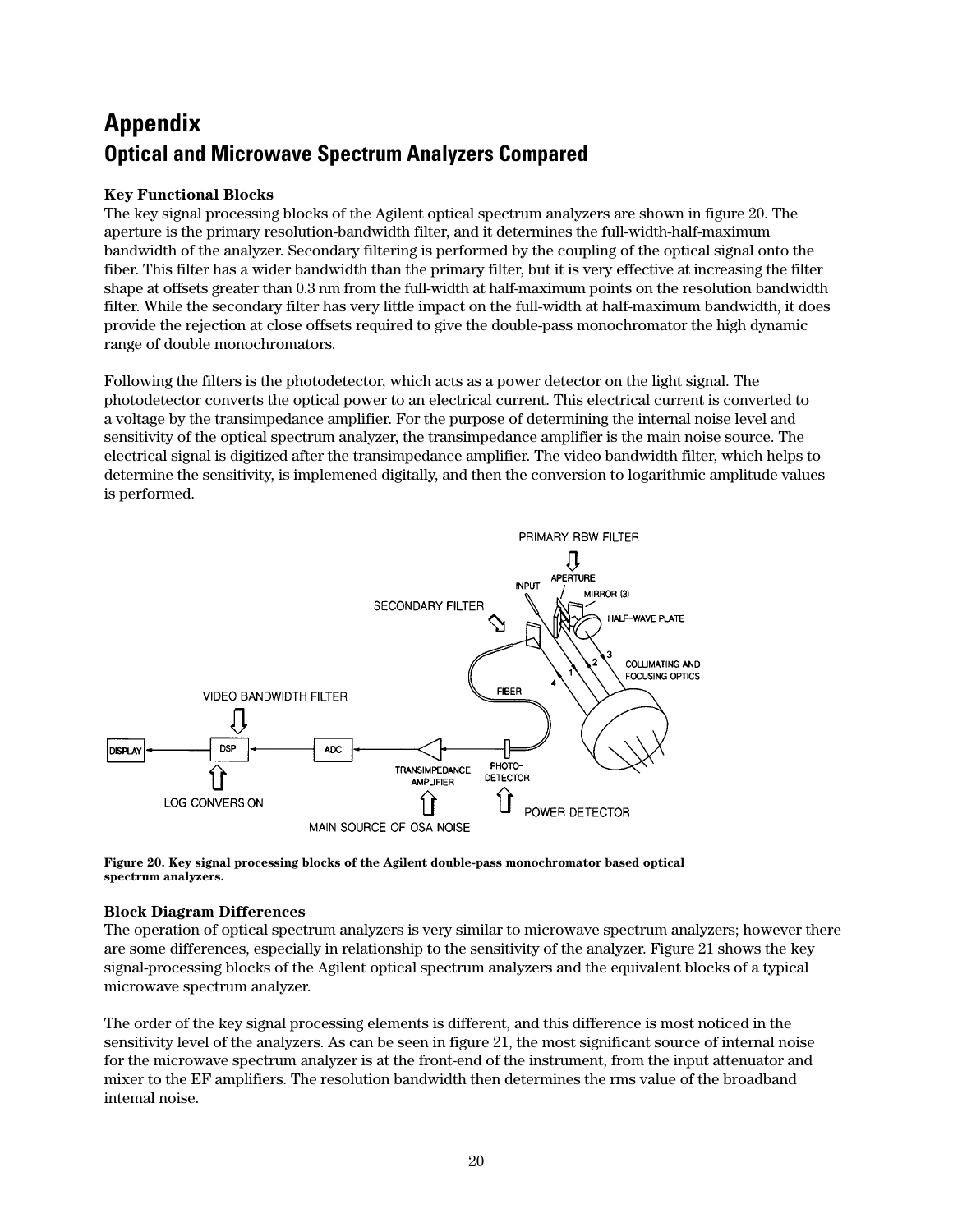Reducing the resolution bandwidth reduces the instrument noise level. The signal is then converted to a logarithmic scale by the log amplifier and the envelope of that signal is detected by the detector. The noise signal seen onscreen is this envelope of the original internal noise. As a result, the resolution bandwidth, which had changed the rms value of the original noise, changes the average value of the displayed noise. The video bandwidth filter then determines the peak-to-peak width of the displayed noise, without changing the average level.



**Figure 21. Key signal-processing blocks of Agilent optical spectrum analyzers and a typical microwave spectrum analyzer.**

The most significant source of internal noise for the optical spectrum analyzer comes after the resolution bandwidth filters and the detector. The resolution bandwidth has no direct effect on the internal noise level. Following digitization, the video bandwidth filter is applied to the internal noise. Since this noise has not been affected by the detector, the average noise level is still 0 V. The video filter in the optical spectrum analyzer affects the rms value of the internal noise but the average remains 0 V. This is the same effect that the resolution bandwidth filter had on the internal noise at that point in the microwave spectrum analyzer. The filtered signal is then converted to a logarithmic scale for display. The average value of the displayed internal noise is 0 W (because the noise source follows the detector), which is equal to minus infinity dBm. As a result, the optical analyzer's noise floor differs because, due to the envelope detector, the microwave spectrum analyzer has a non-zero average noise level. It is the peaks of the noise floor that determine the optical spectrum analyzer's sensitivity. The sensitivity is defined as 6 times the rms noise level. In order to keep the display from being too cluttered, the internal noise is clipped 10 dB below the sensitivity point.

In summary, microwave spectrum analyzers have a non-zero average noise level that is determined by the resolution bandwidth, and the displayed width of the noise is determined by the video bandwidth. The sensitivity of the microwave spectrum analyzer is defined as the average noise level. Optical spectrum analyzers have a zero average (minus infinity dBm) noise level that is not affected by the resolution bandwidth, but the rms level of the noise is determined by the video bandwidth. The sensitivity of the optical spectrum analyzer is defined as 6 times the rms of the noise.

For convenience, operators of Agilent optical spectrum analyzers can enter the desired sensitivity, and as a result, the appropriate instrument settings, including video bandwidth and sweep time, are automatically determined and set.